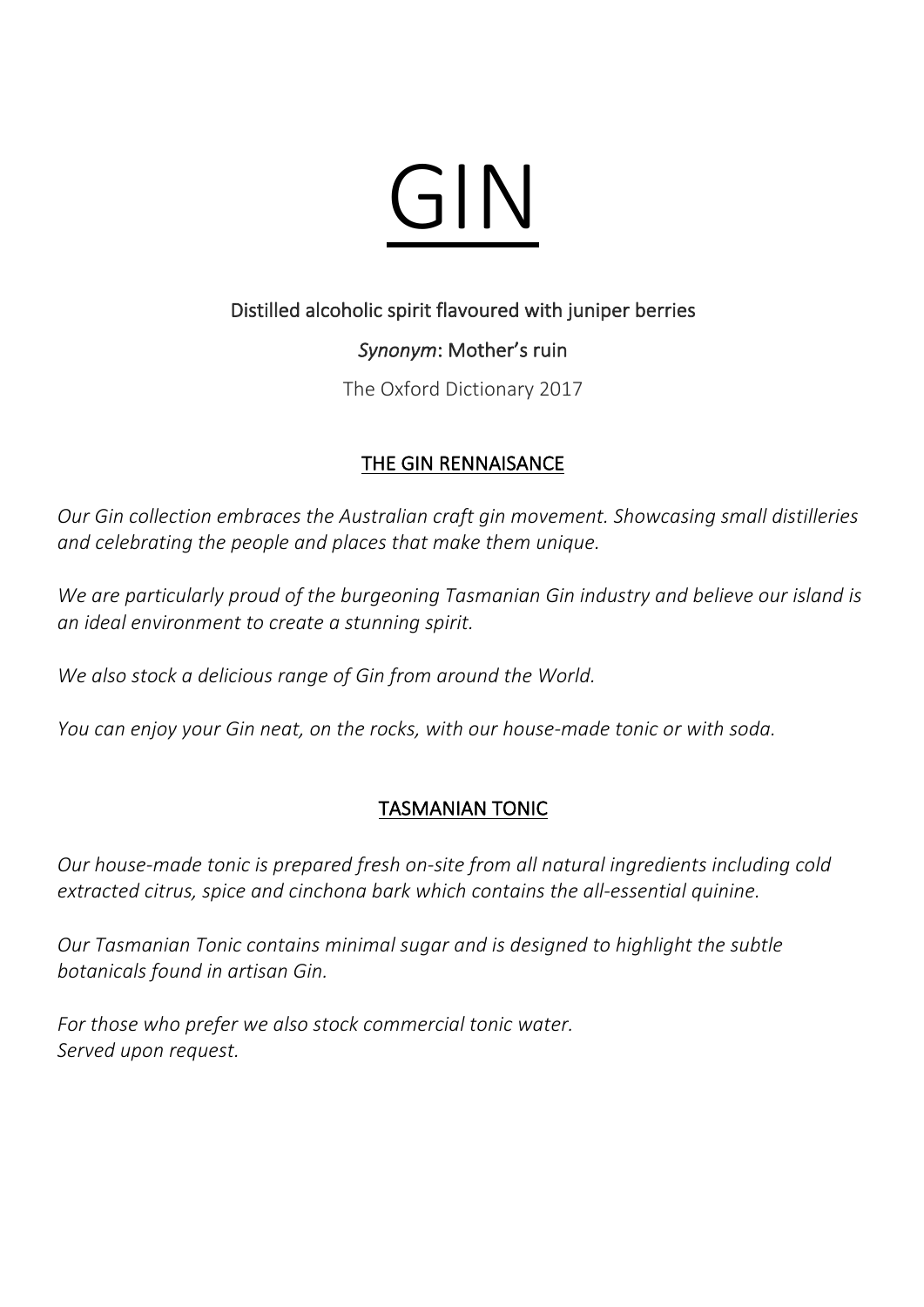# GIN TASTING PLATTERS

*A wonderful way to taste and compare different spirits. We recommend one tasting platter per person, which includes four 15ml measures of gin (2 standard drinks). Each gin is served with a unique garnish, designed to highlight key botanicals and our house-made Tasmanian Tonic is served separately for you to mix at your leisure.*

| <u>No. 1 TASMANIAN CLASSICS</u>                     | <b>S30</b>  |
|-----------------------------------------------------|-------------|
| 1. McHenry, Classic Dry & Orange                    |             |
| 2. 40 Spotted, Classic Gin & Pepperberry            |             |
| 3. Apothecary, Dry Gin & Grapefruit                 |             |
| 4. Poltergeist, Unfiltered & Rosemary               |             |
|                                                     | <b>\$30</b> |
| <u>No. 2 NEW TASMANIAN</u>                          |             |
| 1. Last Sanctuary, Organic Gin & Grapefruit         |             |
| 2. Summerleas Distillery, Dry Gin & Lime            |             |
| 3. Bridport Distillery, Coastal Gin & Lemon         |             |
| 4. Section 44, Masala Gin & Star Anise              |             |
| No. 3 UNIQUELY TASMANIAN                            | \$35        |
| 1. Dasher + Fisher, Ocean Gin & Wakame              |             |
| 2. Hartshorn, Sheep Whey Gin & Rosemary             |             |
| 3. Growers Own, Saffron Gin & Rose                  |             |
| 4. McHenry, Butterfly Gin & Lime                    |             |
| No. 4 TUTTI FRUITI TASMANIAN                        | \$35        |
|                                                     |             |
| 1. Littlewood, Jam Gin & Strawberry                 |             |
| 7K Distillery, Raspberry Gin & Lemon<br>2.          |             |
| Knocklofty, Quince Gin & Dehydrated Pear<br>3.      |             |
| Deadman's Point, Sloe Gin & Dehydrated Orange<br>4. |             |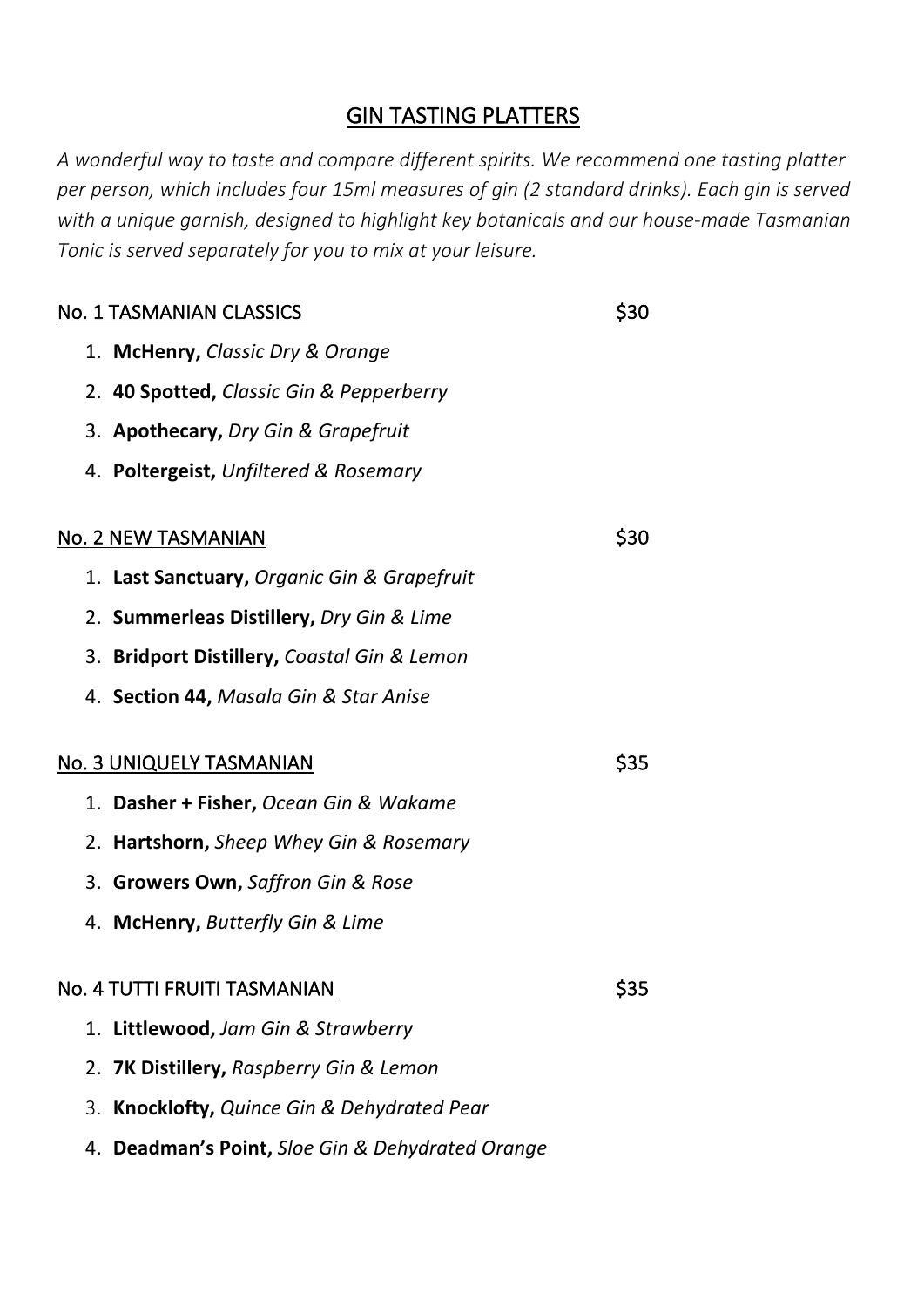| TASMANIAN GIN                                   | Region              | 30ml |
|-------------------------------------------------|---------------------|------|
| 40 Spotted, Classic Gin                         | Cambridge           | 12   |
| 40 Spotted, Citrus & Pepper berry Gin           | Cambridge           | 12   |
| 40 Spotted, Wild Rose Gin                       | Cambridge           | 12   |
| 40 Spotted, Pinot Noir Gin                      | Cambridge           | 14   |
| 7K Distillery, Modern Gin                       | Derwent Park        | 12   |
| 7K Distillery, Raspberry Gin                    | Derwent Park        | 14   |
| 7K Distillery, Dry Chilli Gin                   | <b>Derwent Park</b> | 14   |
| Adam's, Dry Gin                                 | Perth (Tasmania)    | 12   |
| Adam's, Blueberry & Lavender Gin                | Perth (Tasmania)    | 14   |
| Adam's, Sloe Gin                                | Perth (Tasmania)    | 14   |
| <b>Abel Gin Company, Essence</b>                | Launceston          | 12   |
| Abel Gin Company, Quintessence                  | Launceston          | 12   |
| <b>Apothecary, Dry Gin</b>                      | Richmond            | 12   |
| <b>Apothecary, Navy Strength</b>                | Richmond            | 14   |
| <b>Blackman's Bay Distillery, Botanical Gin</b> | Blackman's Bay      | 12   |
| <b>Blackman's Bay Distillery, Harvest Gin</b>   | Blackman's Bay      | 12   |
| <b>Blackman's Bay Distillery, Smoky Gin</b>     | Blackman's Bay      | 12   |
| <b>Bright Night, Wild Tasmanian Gin</b>         | New Town            | 12   |
| <b>Bridport Distillery, Coastal Gin</b>         | <b>Bridport</b>     | 12   |
| <b>Bridport Distillery, Lavender Gin</b>        | <b>Bridport</b>     | 14   |
| Captain Bligh's, Navigator Gin                  | Hobart              | 12   |
| Dasher + Fisher, Mountain Gin                   | Devonport           | 14   |
| Dasher + Fisher, Meadow Gin                     | Devonport           | 14   |
| Dasher + Fisher, Ocean Gin                      | Devonport           | 14   |
| Deadman's Point, Vapour Infused Gin             | Kettering           | 12   |
| Deadman's Point, Sloe Gin                       | Kettering           | 14   |
| Dunalley Bay, Boney Dry                         | Dunalley            | 12   |
| Dunalley Bay, Rosie & Hip                       | Dunalley            | 12   |
| Grower's Own, Saffron Gin                       | Forcett             | 14   |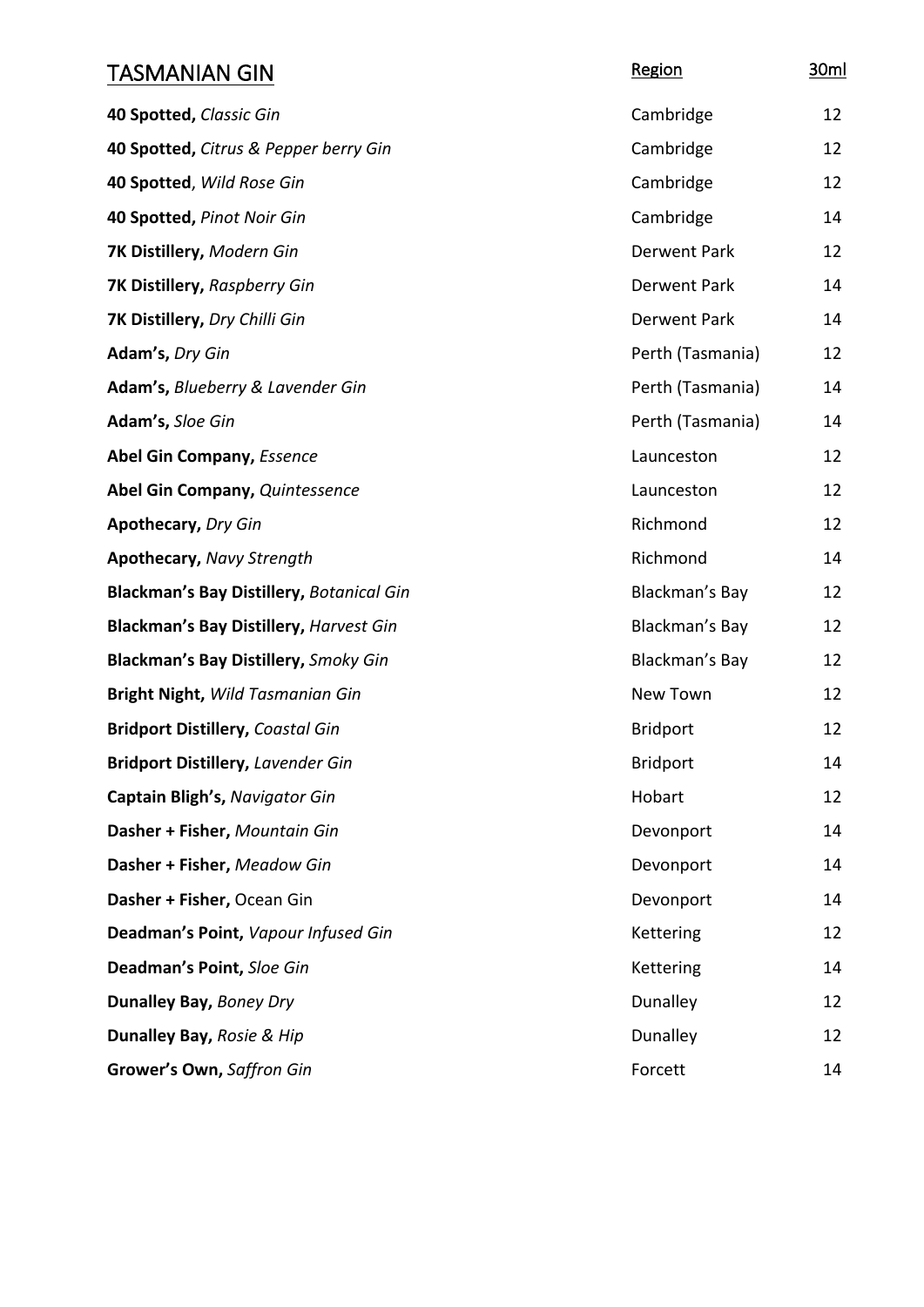| <b>TASMANIAN GIN</b>                      | Region                 | 30ml |
|-------------------------------------------|------------------------|------|
| Hartshorn, Sheep Whey Gin                 | <b>Birches Bay</b>     | 14   |
| <b>Hellfire Bluff, Dry Gin</b>            | Boomer Bay             | 12   |
| <b>Hellfire Bluff, Piquant Herbal Gin</b> | Boomer Bay             | 12   |
| <b>Hellfire Bluff, Sloe Gin</b>           | Boomer Bay             | 12   |
| House of Lenna, Dry Gin                   | <b>Battery Point</b>   | 12   |
| Knocklofty, Penn Gin                      | <b>West Hobart</b>     | 12   |
| <b>Knocklofty, Garden Quince Gin</b>      | <b>West Hobart</b>     | 14   |
| Lawrenny, Van Diemen's Gin                | Ouse                   | 14   |
| Lawrenny, Highlands Gin                   | Ouse                   | 14   |
| Lawrenny, 1818 Settlers Gin               | Ouse                   | 14   |
| Lawrenny, Meadowbank Pink Gin             | Ouse                   | 14   |
| Littlewood, Strawberry 'Jam' Gin          | Coal Valley            | 14   |
| McHenry, Classic Dry (house)              | Port Arthur            | 10   |
| <b>McHenry, Federation Gin</b>            | Port Arthur            | 14   |
| McHenry, Navy Strength                    | Port Arthur            | 14   |
| McHenry, Barrel Aged Gin                  | Port Arthur            | 14   |
| <b>McHenry, Butterfly Gin</b>             | Port Arthur            | 14   |
| <b>McHenry, Damson Plum</b>               | Port Arthur            | 14   |
| McHenry, Sloe Gin                         | Port Arthur            | 14   |
| Negative, London Dry Gin                  | <b>West Launceston</b> | 12   |
| Nonesuch, Dry Gin                         | Forcett                | 12   |
| Nonesuch, Sloe Gin                        | Forcett                | 14   |
| Old Kempton, Embezzler Gin                | Kempton                | 12   |
| <b>Old Kempton, Six Shillings Gin</b>     | Kempton                | 12   |
| Plan B, Pepper-Rose Gin                   | <b>Mount Nelson</b>    | 12   |
| Plan B, Pepper-Zest Gin                   | Mount Nelson           | 12   |
| Poltergeist, Unfiltered                   | Pontville              | 14   |
| Poltergeist, Navy Strength                | Pontville              | 14   |
| Port Cygnet, Kafir Lime Gin               | Port Cygnet            | 12   |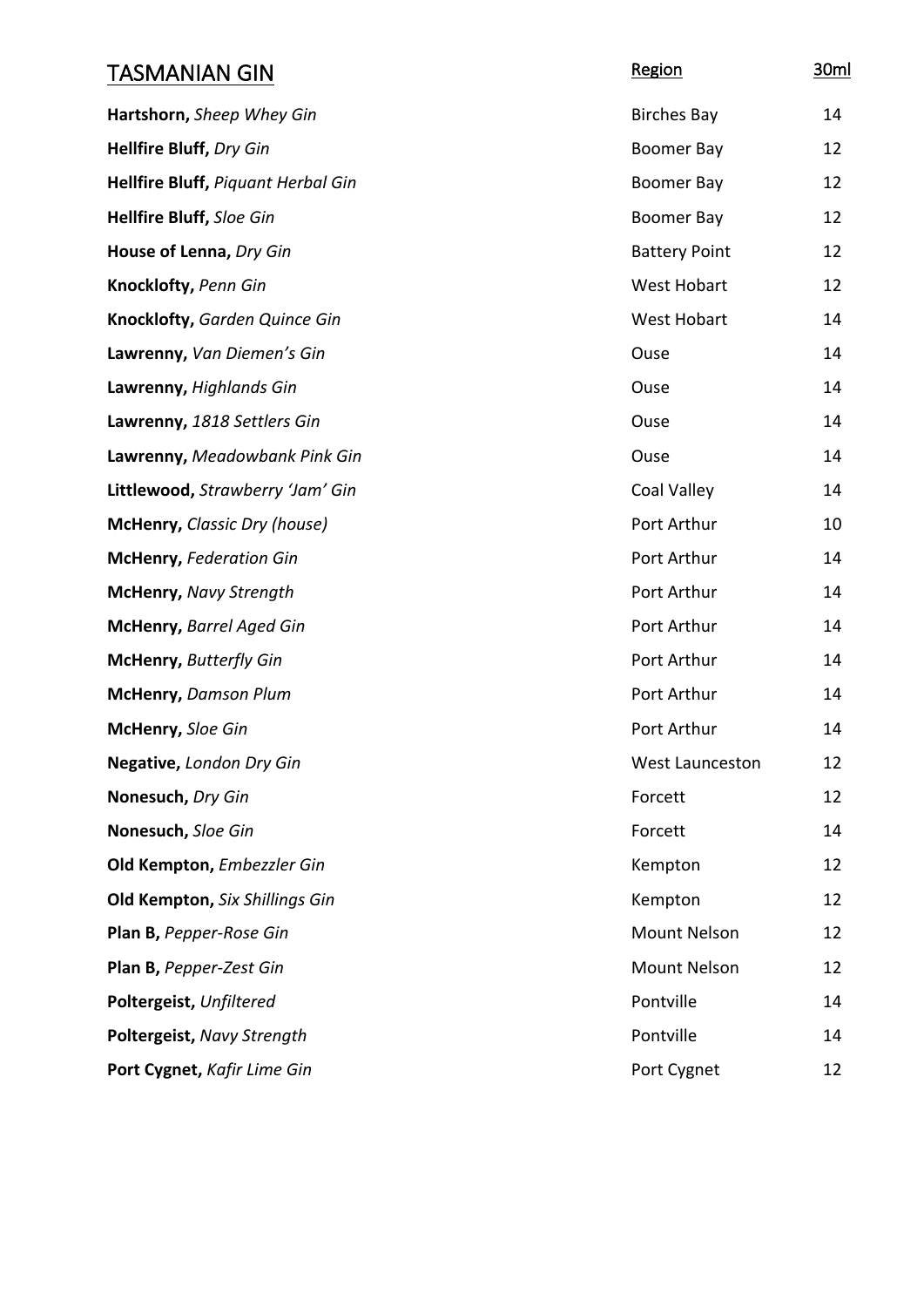| <b>TASMANIAN GIN</b>                            | Region              | 30ml |
|-------------------------------------------------|---------------------|------|
| Sandy Gray, Dry Gin                             | Spreyton            | 12   |
| Sandy Gray, Winter Gin                          | Spreyton            | 14   |
| Sandy Gray, Gondwanaland                        | Spreyton            | 14   |
| Section 44, Lemon Myrtle Gin                    | Cambridge           | 14   |
| Section 44, Masala Gin                          | Cambridge           | 14   |
| South Arm Distillery, Taswegian Dry Gin         | South Arm           | 12   |
| Spring Bay, Dry Gin                             | Orford              | 12   |
| Spring Bay, Pink Gin                            | Orford              | 12   |
| Süd Polaire, Antarctic Gin                      | Kempton             | 14   |
| <b>Summerleas Distillery, Dry Gin</b>           | Kingston            | 12   |
| Summerleas Distillery, Blackberry Gin           | Kingston            | 14   |
| Taylor and Smith, Modern Gin                    | Moonah              | 14   |
| Taylor and Smith, Dry Gin                       | Moonah              | 14   |
| The Splendid Gin, Obscurity and Purity Gin      | Four Mile Creek     | 12   |
| The Splendid Gin, Summer Cup                    | Four Mile Creek     | 12   |
| Turner Stillhouse, Three Cuts                   | <b>Tamar Valley</b> | 12   |
| Turner Stillhouse, Distillers Cut               | <b>Tamar Valley</b> | 12   |
| Turner Stillhouse, Barrel Rested Chardonnay Gin | <b>Tamar Valley</b> | 14   |
| Turner Stillhouse, Barrel Rested Pinot Noir Gin | <b>Tamar Valley</b> | 14   |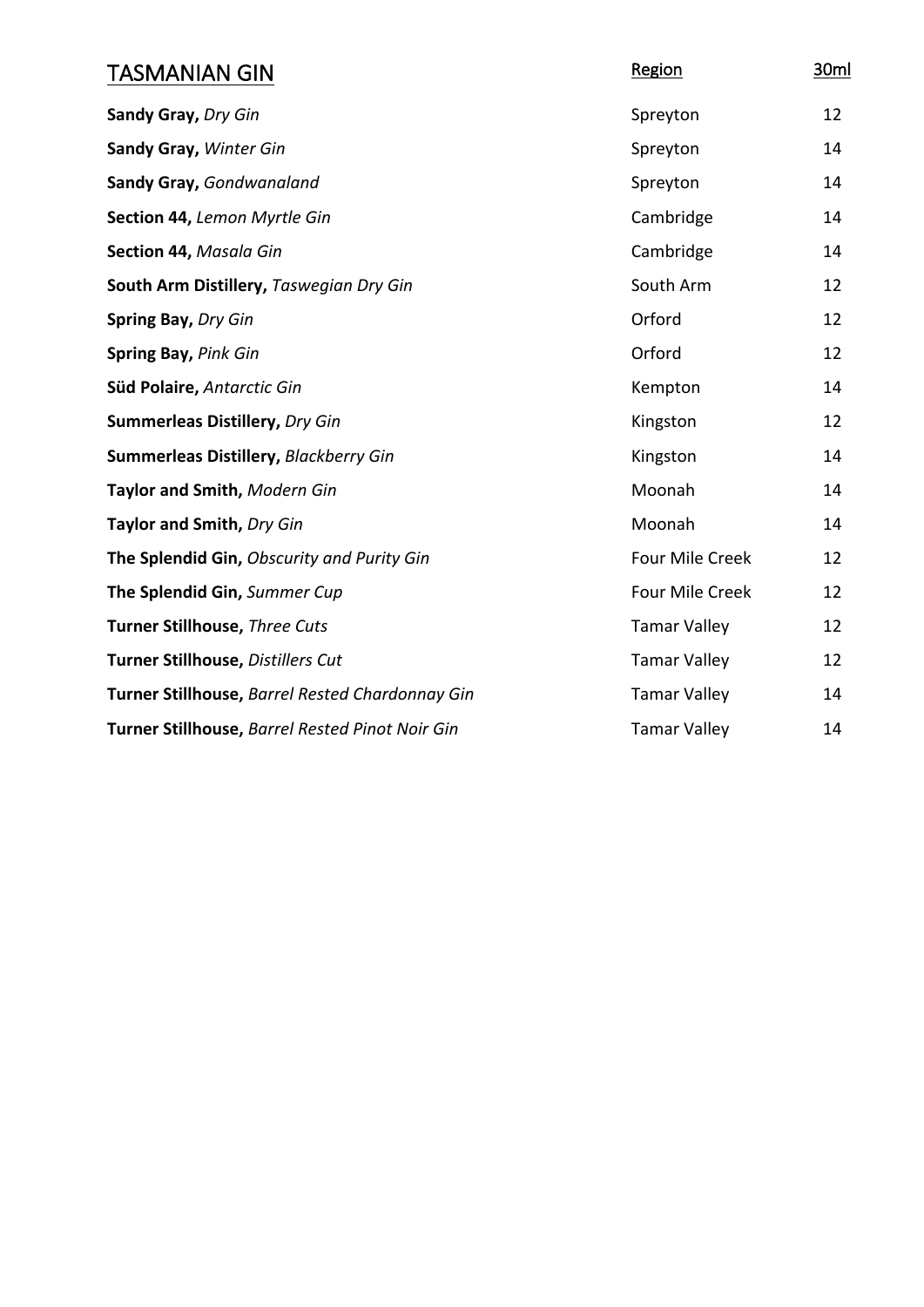| <b>AUSTRALIAN MAINLAND GIN</b>           | Region     | 30ml |
|------------------------------------------|------------|------|
| Archie Rose, Dry Gin                     | <b>NSW</b> | 12   |
| Archie Rose, Inside Gin                  | <b>NSW</b> | 14   |
| Archie Rose, Outside Gin                 | <b>NSW</b> | 14   |
| <b>Brookies, Byron Dry Gin</b>           | <b>NSW</b> | 12   |
| <b>Brookies, Byron Slow Gin</b>          | <b>NSW</b> | 12   |
| Earp Distilling Co. Just Juniper Gin     | <b>NSW</b> | 14   |
| Poor Toms, Sydney Dry Gin                | <b>NSW</b> | 12   |
| Poor Toms, Strawberry Gin                | <b>NSW</b> | 14   |
| <b>Canberra Distillery, Dry Gin</b>      | <b>ACT</b> | 12   |
| Applewood, Gin of Death                  | SA         | 15   |
| <b>Imperial Measures, Ounce Gin</b>      | <b>SA</b>  | 14   |
| Kangaroo Island Spirits, Wild Gin        | <b>SA</b>  | 12   |
| Kangaroo Island Spirits, Mulberry Gin    | <b>SA</b>  | 14   |
| Never Never Distilling Co. Juniper Freak | <b>SA</b>  | 14   |
| Pot & Still, Fig Gin                     | <b>SA</b>  | 14   |
| Something Wild, Green Ant Gin            | <b>SA</b>  | 15   |
| Anther, Dry Gin                          | <b>VIC</b> | 12   |
| Anther, Cherry Gin                       | <b>VIC</b> | 12   |
| Four Pillars, Rare Dry                   | <b>VIC</b> | 12   |
| Four Pillars, Olive Leaf Gin             | <b>VIC</b> | 14   |
| Four Pillars, Bloody Shiraz              | <b>VIC</b> | 14   |
| Four Pillars, Navy Strength              | <b>VIC</b> | 15   |
| Four Pillars, Chardonnay Barrel          | <b>VIC</b> | 15   |
| Four Pillars, Sherry Barrel              | <b>VIC</b> | 15   |
| <b>Melbourne Gin Company, Dry Gin</b>    | <b>VIC</b> | 12   |
| Patient Wolf, Melbourne Dry Gin          | <b>VIC</b> | 12   |
| <b>Wolf Lane, Tropical Gin</b>           | QLD        | 12   |
| Noosa Heads Distillery, Noosa Gin        | <b>QLD</b> | 12   |
| West Winds, Cutlass Gin                  | <b>WA</b>  | 14   |